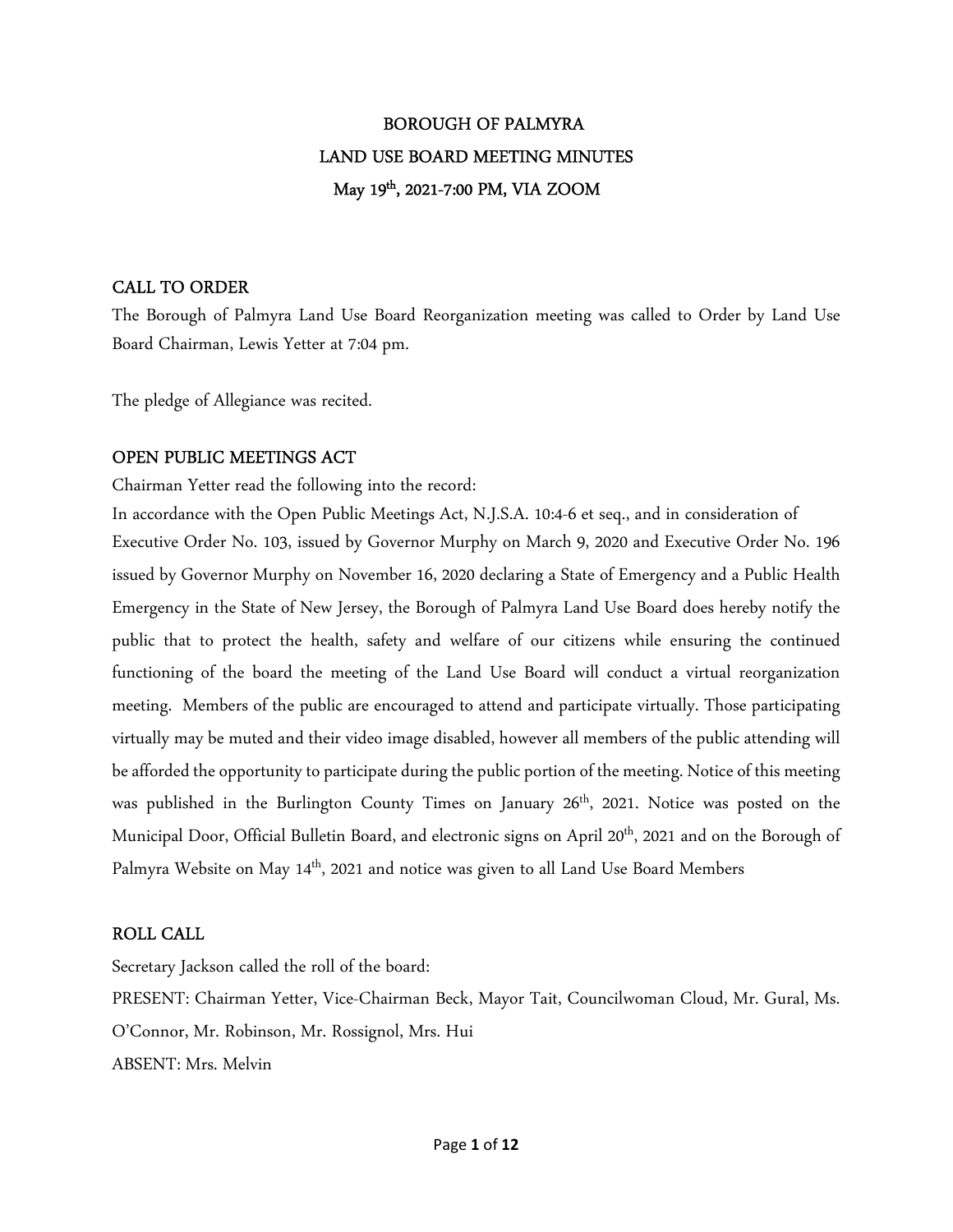#### APPROVAL OF THE MINUTES

Chairman Yetter asked if there were any questions or comments regarding the March 17<sup>th</sup>, 2021 Land Use Board Meeting minutes. Hearing none, he requested a motion to approve the minutes as written. Vice-Chairman Beck made the motion to approve the minutes as written and Councilwoman Cloud second the motion. Chairman Yetter asked for a call of the roll.

#### At the call of the roll the vote was as follows:

AYES: Chairman Yetter, Vice-Chairman Beck, Mayor Tait, Councilwoman Cloud, Mr. Gural, Ms. O'Connor, Mr. Robinson, Mr. Rossignol, Ms. Hui NAY: None

#### **CORRESPONDENCE**

Chairman Yetter acknowledged the resignation letter received from Mr. O'Kane.

Chairman Yetter requested a motion to accept the letter of resignation from Mr. O'Kane. Mr. Gural made a motion to accept the letter of resignation from Mr. O'Kane. Vice-Chairman Beck Second the motion.

All voted in favor of the motion.

Chairman Yetter read Borough Council Ordinance 2021-08, An Ordinance of the Borough of Palmyra in the County of Burlington, New Jersey Prohibiting the Operation of any Class of Cannabis Business Within its Geographical Boundaries, into the record. Chairman Yetter indicated Borough Council was requesting comments from the Land Use Board.

Mr. Brewer explained the ordinance and noted that Borough Council was seeking comments from the Land Use Board regarding the consistency of the ordinance with the Master Plan of the Borough of Palmyra. Chairman Yetter stated the board should review it. Mayor Tait indicated that the governing body must decide by August 2021 regarding what the Borough is willing to allow regarding the sale, growing and distribution of cannabis within the boundaries of the Borough of Palmyra. Mayor Tait indicated the governing body decided to not allow the sale, growth and distribution of cannabis for now, but would reconsider cannabis in five years after seeing how the remainder of the state fairs over that period of time. Chairman Yetter asked Mr. Brewer to prepare a resolution for the Land Use Board to consider at the next meeting.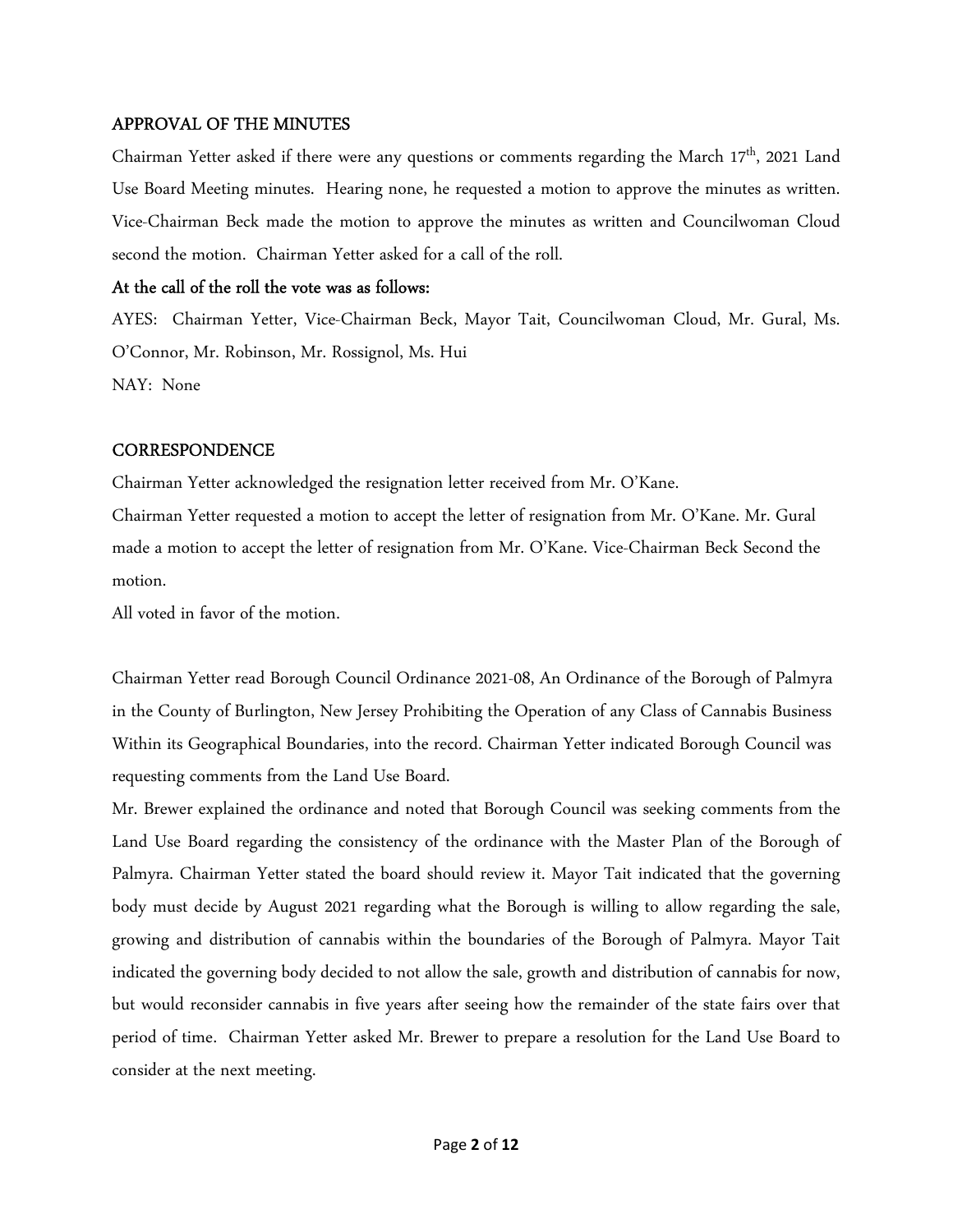#### BOROUGH COUNCIL UPDATES

Mayor Tait noted to all the ground-breaking for the TAC-PAL Logistics Center will be held on Friday May 21<sup>st</sup>, 2021, at 11:00 am. Mr. Gural stated that tomorrow we will receive the first payment of 2.5 million from the redeveloper for the affordable housing construction on the southside of Rt. 73. Mr. Gural indicated those funds would be placed in a trust account specifically for the construction of the 102 affordable housing units. Mr. Gural noted additional payments will be made totaling approximately 5 million total.

#### OLD BUSINESS

Chairman Yetter noted there was no old business

Mrs. Melvin joined the meeting at 7:15 pm

#### NEW BUSINESS

#### Application 2021-LUB03 – Gerard Caruso – 501 Maple Avenue, Blk 81-Lots 1 & 2

Mr. Brewer sworn in Mr. Gerald Caruso, testifying regarding the application 2021-LUB03. Mr. Caruso indicated the application was for a minor subdivision. Mr. Caruso indicted he and his wife owned 501 and 507 Maple Avenue and were applying to move the property line between the properties about 13 feet. He noted they chose the middle of the driveway as a dividing point which would add additional side land to 501 Maple Avenue and take the footage away from 507 Maple Avenue. Mr. Caruso stated it was originally done in 2001 but he did not complete the memorialization by finalizing the deed. Mayor Tait asked what the proposed size of the new lots would be. Mr. Caruso indicated 501 Maple Ave would be approximately 63 feet by 150 feet and 507 Maple Avenue would be 87 feet by 150 feet. Mr. Yetter asked if there were questions or comments from the Board. Mr. Winckowski indicated in their review letter they noted the lot line adjustment indicating the application was straight forward. Mr. Winckowski indicated there are some additional things the application would need to complete if the application is approved. Mr. Winckowski indicated they are preparing a subdivision plot which accurately describes the subdivision, contacting the county or local tax assessor regarding the potential of new lot numbers and descriptions of each lot, as well as prepare new deeds for each lot.

Chairman Yetter asked for a motion to open the application to the public for comment. Councilwoman Cloud made a motion to open the application to the public for comment. Mayor Tait second the motion.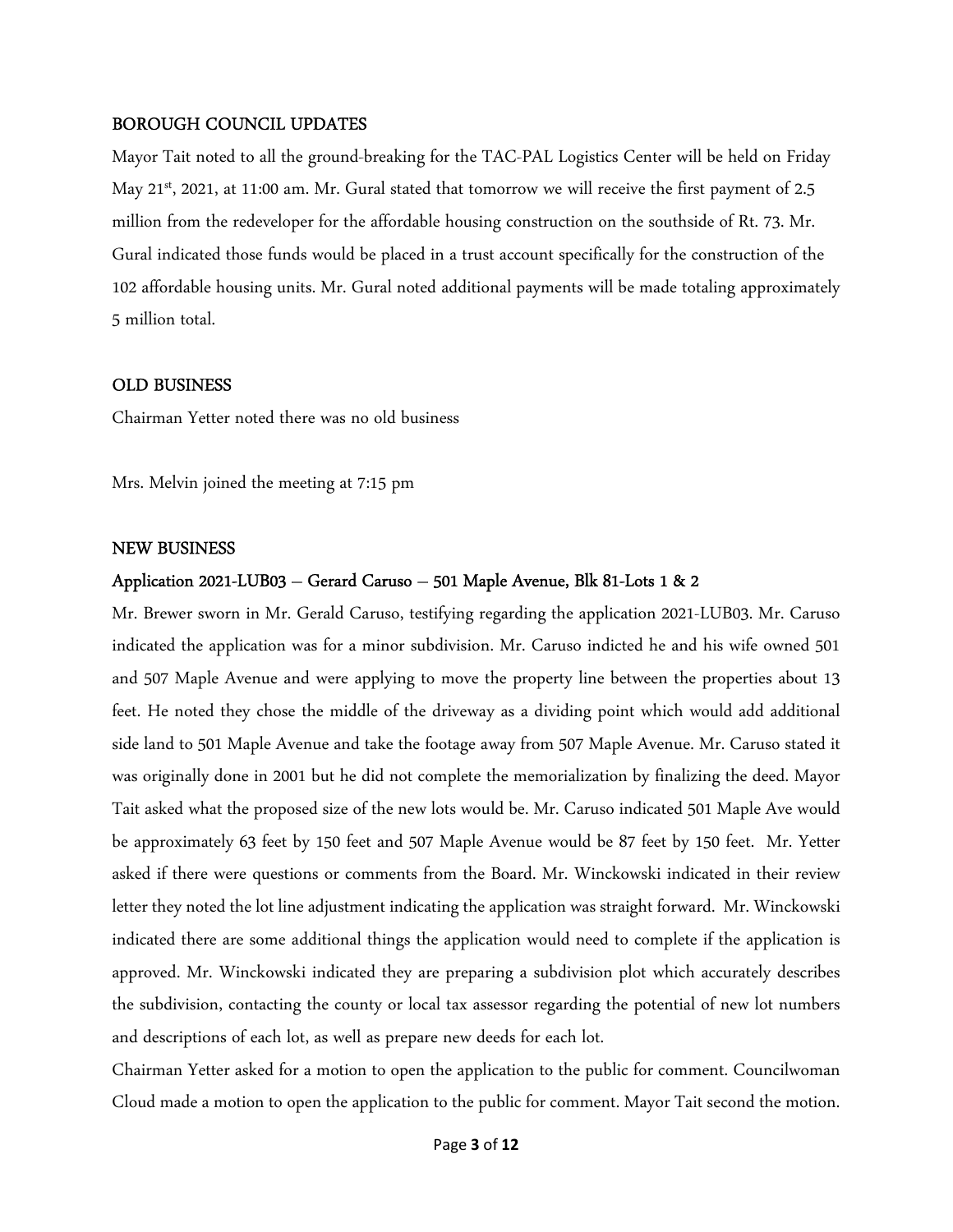All present voted in favor of the motion.

Hearing no comments Chairman Yetter asked for a motion to close the public comment portion. Mayor Tait made a motion to close the public comment for application 2021-LUB03. Mr. Gural second the motion.

All present voted in favor of the motion.

Chairman Yetter asked for a motion to approve Application 2021-LUB03 subdivision subject to the conditions set forth in Mr. Winckowski's letter dated May 10<sup>th</sup>, 2021. Mayor Tait made a motion to approve Application 2021-LUB03 subdivision subject to conditions set forth in Mr. Winckowski's letter dated May 10<sup>th</sup>, 2021. Councilwoman Cloud second the motion.

#### At the call of the roll the vote was as follows:

AYES: Chairman Yetter, Vice-Chairman Beck, Mayor Tait, Councilwoman Cloud, Mr. Gural, Ms. O'Connor, Mr. Robinson, Mr. Rossignol, Mrs. Melvin NAY: None

## Chairman Yetter then moved to: Application 2021-LUB01 – Kaffir Thai, LLC – 16 E. Broad Street, Blk 26 Lots 2.01 & 1

Chairman Yetter asked the applicants for Application 2021-LUB01 to come forward and be sworn in. Mr. Brewer stated the escrow account of the applicant Kaffir Thai has been depleted. Mr. Brewer indicated that normally that would be a completeness item needed to be completed before appearance before the board. Mr. Brewer noted that if the board choose to move forward and hear this application tonight then they could direct him to make it a condition of any resolution or him to prepare a resolution which would be voted on and memorialized at the next meeting after the escrow account had been fully funded.

Mr. Thomas Ehrhardt, Esquire introduced the applicant and various individuals that will be testifying before the board.

Mr. Brewer swore in the following giving testimony for the Kaffir Thai, LLC Application 2021-LUB01:

Mr. Michael Galante, Engineer

Mr. Richard Johnson, Architect

Samatha Khampouseane, Applicant for Kaffir Thai, LLC

Sandy Harris, Manager, Kaffir Thai, LLC.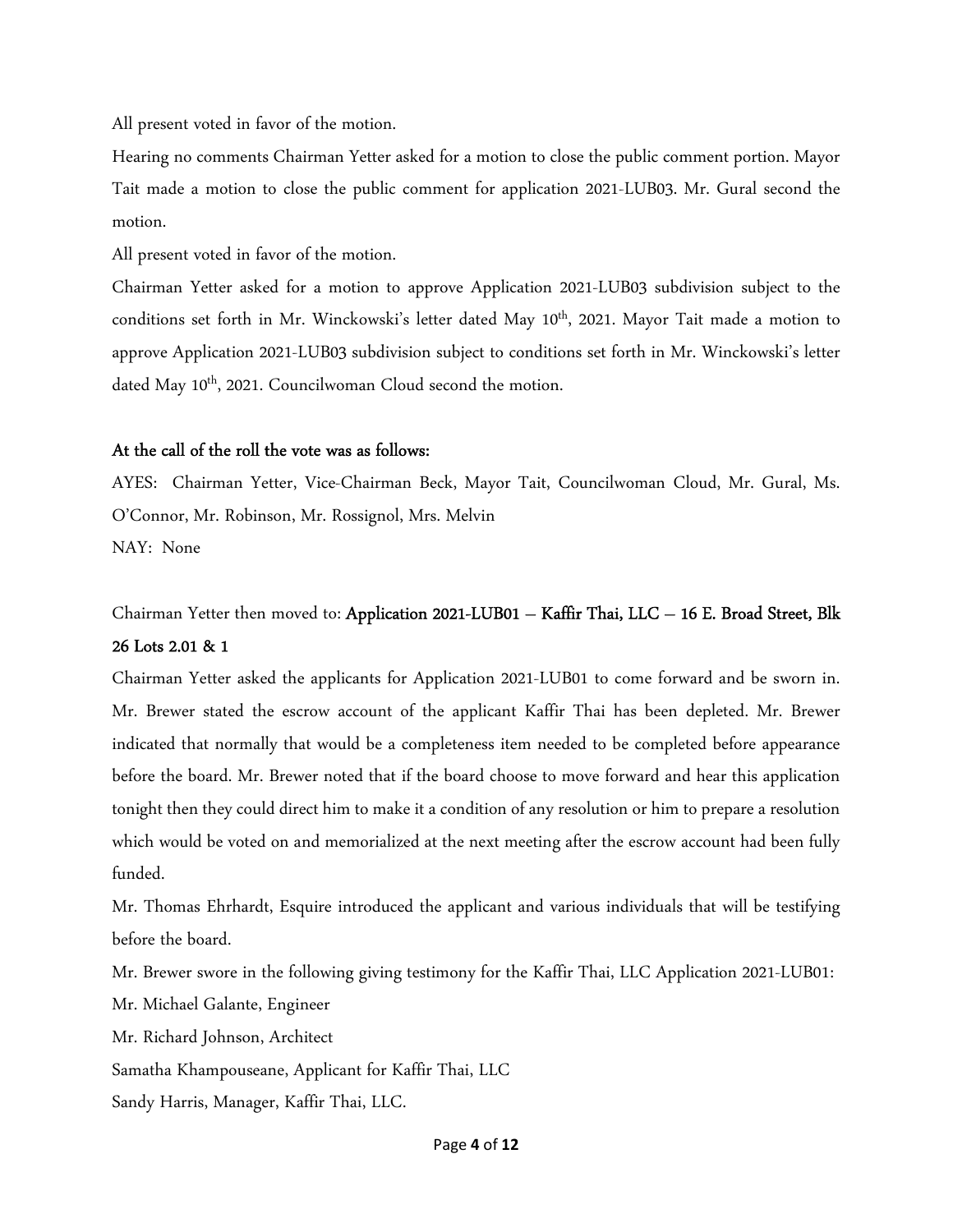Mr. Ehrhardt stated the application before the board is for Kaffir Thai, LLC noting the Kaffir Thai is an existing restaurant located on Broad Street in Palmyra. Mr. Ehrhardt noted it is a take-out restaurant and the application is to expand their services to included sit-down dining, using the connecting building adjoining them and reconfiguring the corner building at Garfield and Broad, which is currently a residential building, to place office space on the first floor and residential on the second and third floors. Mr. Ehrhardt introduced Sandy Harris the manager at Kaffir Thai, LLC. indicated the building was purchased in 2015 and it took about two years to open the restaurant due to zoning, renovations and approvals required. Ms. Harris noted they are open Tuesday thru Saturday from 11:00 am to 10:00 pm and on Sunday from 12:00 noon until 9:00 pm; stating the hours of operation would not change but remain the same. Ms. Harris indicated there are five employees currently working but noted the employees would increase to about eight people per shift. Ms. Khampouseane stated the are hoping to attract more business and will be expanding the menu of the restaurant due to the in-door seating. Ms. Khampouseane indicated the first floor of the building next door would be a professional office building. Ms. Khampouseane indicated refuse and recycling from the apartments and office would be placed in the dumpster area located behind the building. She noted food deliveries are currently twice a week between 10:00 am to 2:00 pm and she did not expect the delivery schedule to change due to the reconstruction and increased volume.

Mr. Winckowski asked how many seats are in the existing restaurant and how many would be in the restaurant after the renovations. Ms. Khampouseane indicated currently there are no seats and it will have 30 seats after the renovations. Mr. Winckowski asked about the employee number noting it would affect the parking in and around the building. Mr. Winckowski stated there are nine parking spaces in the front off-street and six in the back. Mr. Winckowski noted Mr. Galante would need to explained how the parking will be accommodated and the one trash enclosure proposed, will it accommodate the restaurant as well as the residential apartments and office space. Ms. Khampouseane noted the trash enclosure will be for everyone as well as the restaurant. Mr. Winckowski noted the enclosure would need to be big enough to accommodate all the recycling and trash and the frequency of pick-up will be adequate. Mr. Winckowski asked if it were two apartments with two bedrooms each and would they be rentals along with the office space. Ms. Khampouseane indicated yes and she would be managing it. Mr. Winckowski indicated currently the location is three lots which they would like to merge together creating one multi-use lot which would include a restaurant with 30 seating capacity, residential use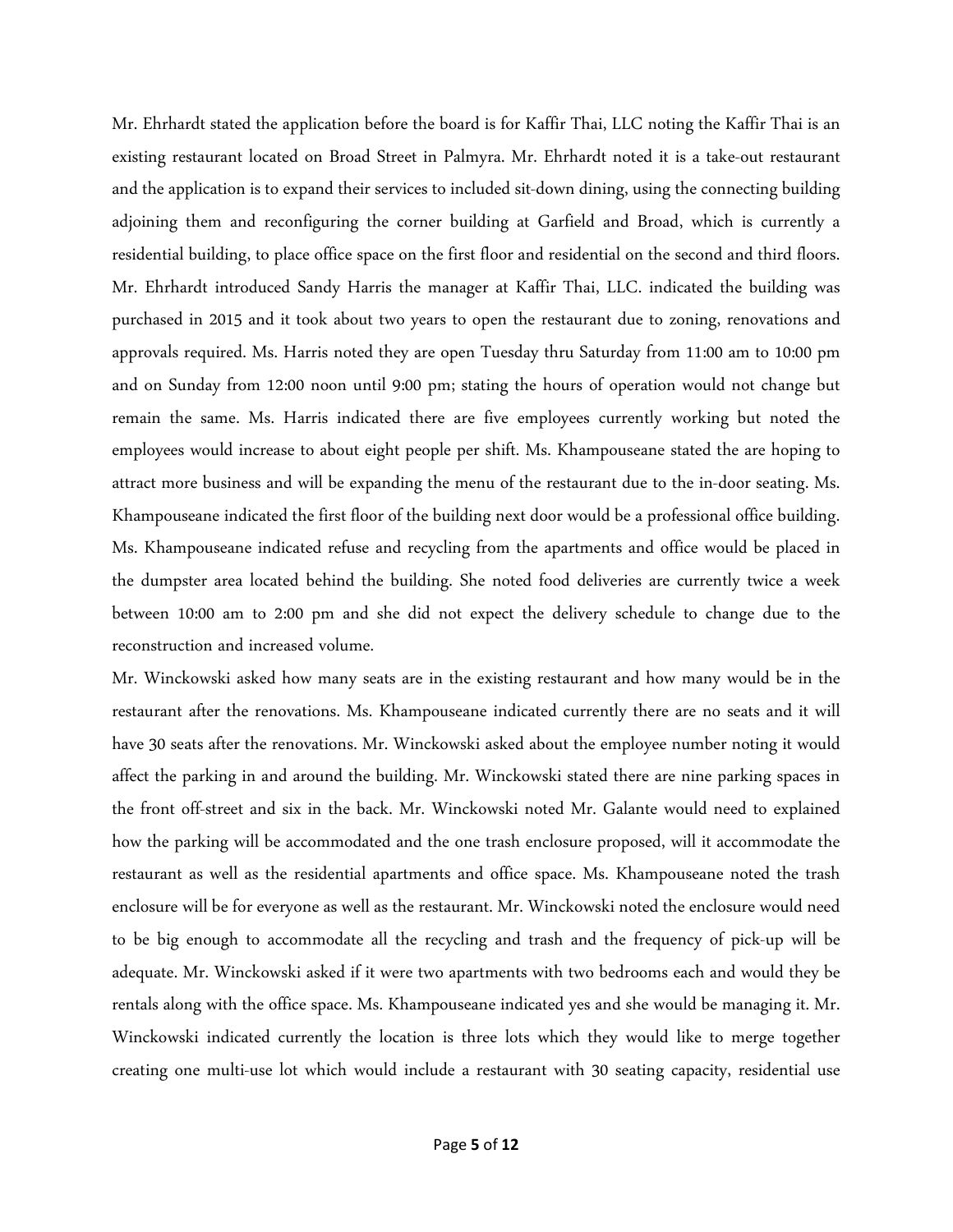which would consist of two, two-bedroom rental units and an office use with about 1,400 sq. feet of rental office space.

Mayor Tait asked Ms. Khampouseane if she owned all the buildings. Ms. Khampouseane indicated she did not own the buildings her sister-in-law, Linda Phan did but she had power-of-attorney over the properties in Palmyra.

Mayor Tait inquired about parking. Ms. Khampouseane indicated the tenants would have their own designated parking spaces and she was hoping to utilize some off-site parking. Mr. Winckowski indicated are going to need a variance relief for parking noting that based on the uses proposed and the Borough's code requirements, they are required to have 38 off-street parking spaces and they are providing 14 on two separate on-site parking lots.

Mr. Galante indicated he is a licensed Engineer in the State of New Jersey, Pennsylvania, Maryland, has testified before this board previously along with testify before several boards in various municipalities in the State of New Jersey. Mr. Galante indicated he is the municipal engineer in five other municipalities in Pennsylvania. Mr. Galante explained the engineering plans submitted. Mr. Galante indicated the first sheet is the cover sheet showing an aerial image of the site located at 16-20 East Broad Street. Mr. Galante indicated to the north of the location is the train station, to the west of it is Wawa, to the east is Garfield Avenue and to the south are residential homes. Mr. Galante indicated the front of the building is a grassy area and there is currently no off-street parking except for the driveway which can accommodate two or three cars. Mr. Galante indicated to the rea of the property is a gravel driveway which is primarily used for trash pick-up and the residential properties. Mr. Galante stated the west side of the location is the Kaffir Thai restaurant, in the middle is the vacant structure which is proposed to be the new seating portion of the Kaffir Thai restaurant and the existing home which is to be converted to office/residential. Mr. Galante indicated they are proposing an off-street parking area with two stalls on the east and in front of the building is a handicap stall along with six parking spaces. Mr. Galante indicated there are two stalls which were deeded from the Wawa and can serve as additional parking. Mr. Galante indicated the middle building is to be demolished and a new 830 square foot addition will be added. Mr. Galante indicated the restaurant will remain and this building will connect the two buildings together. Mr. Galante indicated the rear shed area will be removed and a staircase will replace it for egress and use by the tenants of the apartments on the property. Mr. Galante indicated there is a sideway located along the frontage of the property which connects to a 15 by 25 ft patio/outdoor seating area. Mr. Galante indicated they are proposing new curb and sidewalks with ADA curb ramp around the perimeter of the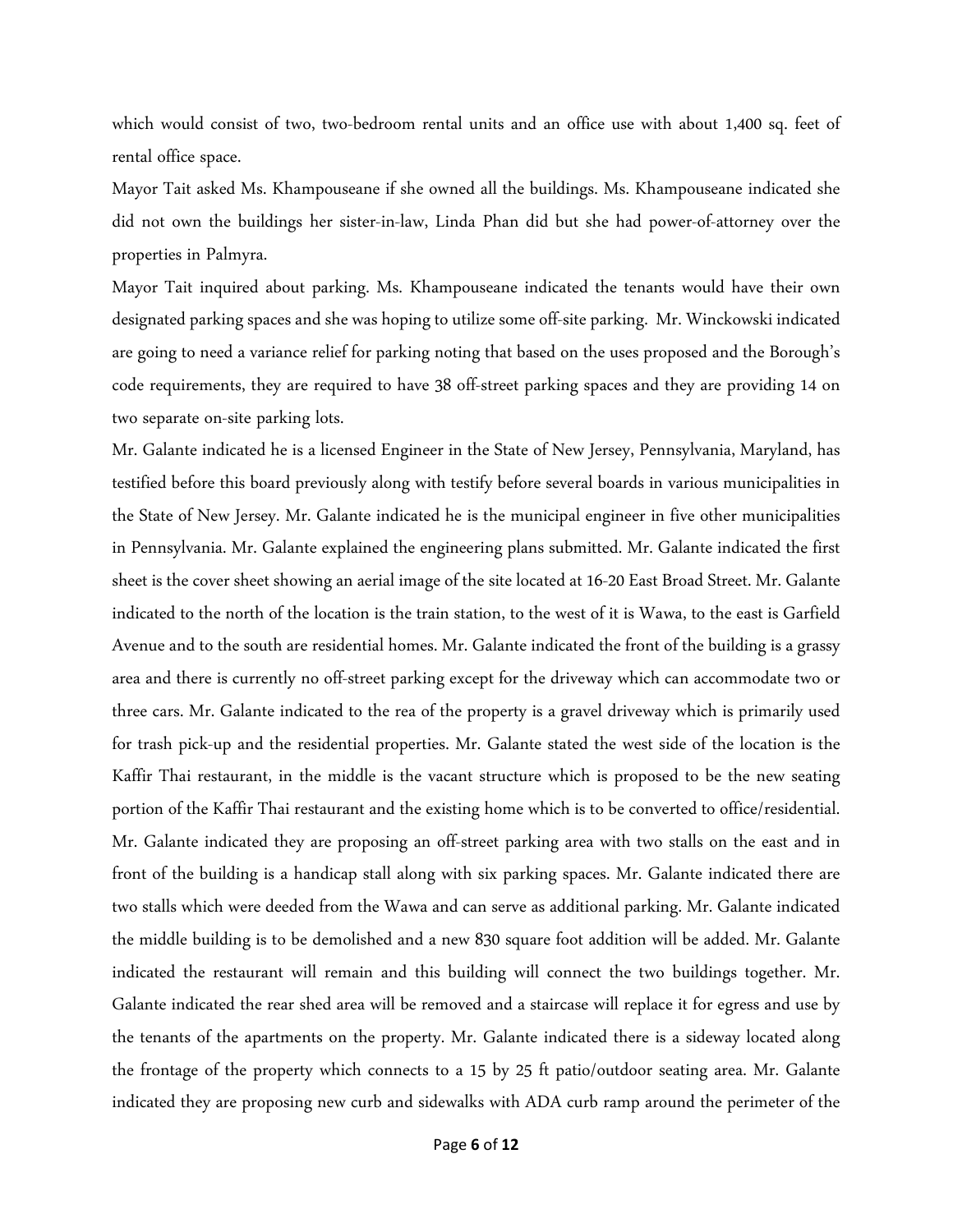site and a rear parking area with six parking stalls and a 13 by 10 ft dumpster enclosure. Mr. Galante indicated the plans propose a total of 14 parking spaces. Mr. Galante indicated included are grading and landscaping plans for the project. Mr. Galante indicated there were comments from the LUB engineer regarding the landscaping and they fully intend to work with the engineer and planner to improve those plans and meet the requirements of the Borough. Mr. Galante indicated there were also comments regarding the lighting of the area and its possible intrusion to residents. Mr. Galante indicated that too would be addressed with the professionals to become Borough compliant. Mr. Galante noted the follows variances which would be required; minimum lot size is 7500 sq. ft.; lot 2 has 2100 sq ft noting the consolidation of the lots eliminates that condition to an existing non=conforming lot. Mr. Galante indicated the same applies to lot 2.01 which has 3900 sq ft. Mr. Galante stated the minimum rear yard set back is 20 ft. and they are proposing o ft on lot 1 noting that the consolidation will eliminate the existing non-conforming condition as now there is a different side yard on lot 1.; the existing nonconforming on lot 2 will remain the same at 19.3.6 ft.; the impervious coverage requirement is 80% noting the lot 2.01 has 86.7% and the consolidation will reduce that non-conformity. Mr. Galante indicate the rear yard accessory structure requirement is 5 ft. from the property line and the proposed dumpster enclosure is 2 ft which would require a variance for the deviation of the ordinance. Mr. Galante indicated the total impervious coverage of the consolidated properties is 84% which is a deviation of the ordinance which requires 80% so a variance would be required. Mr. Galante stated the parking requirement of the ordinance is 38 parking spaces and they propose 14, which would also require a variance. Mr. Galante indicated the rear driveway for a commercial use in the TC zone is 5ft from the property line and they are proposing is 2ft from the property line which also would require a variance from the ordinance. Mr. Galante indicated they are requesting waivers from the following: buffer requirement for plantings, the candle requirement for lighting.

Mr. Galante stated that the LUB engineer and planner indicated there were some discrepancies between the plans of the architect and the engineer of the project and clarification was needed as to which are the correct renderings for the project regarding the seating and the parking. Mr. Galante indicate somethings were worked out prior to the meeting regarding those items and the architect would clear up some of those items with his testimony.

Mr. Erhardt asked Mr. Galante to explain the loading as there were questions regarding that point in the review letters from the professionals. Mr. Galante indicated that currently loading occurs at the front of the building but with the proposed site loading would occur in the rear of the building. Mr. Galante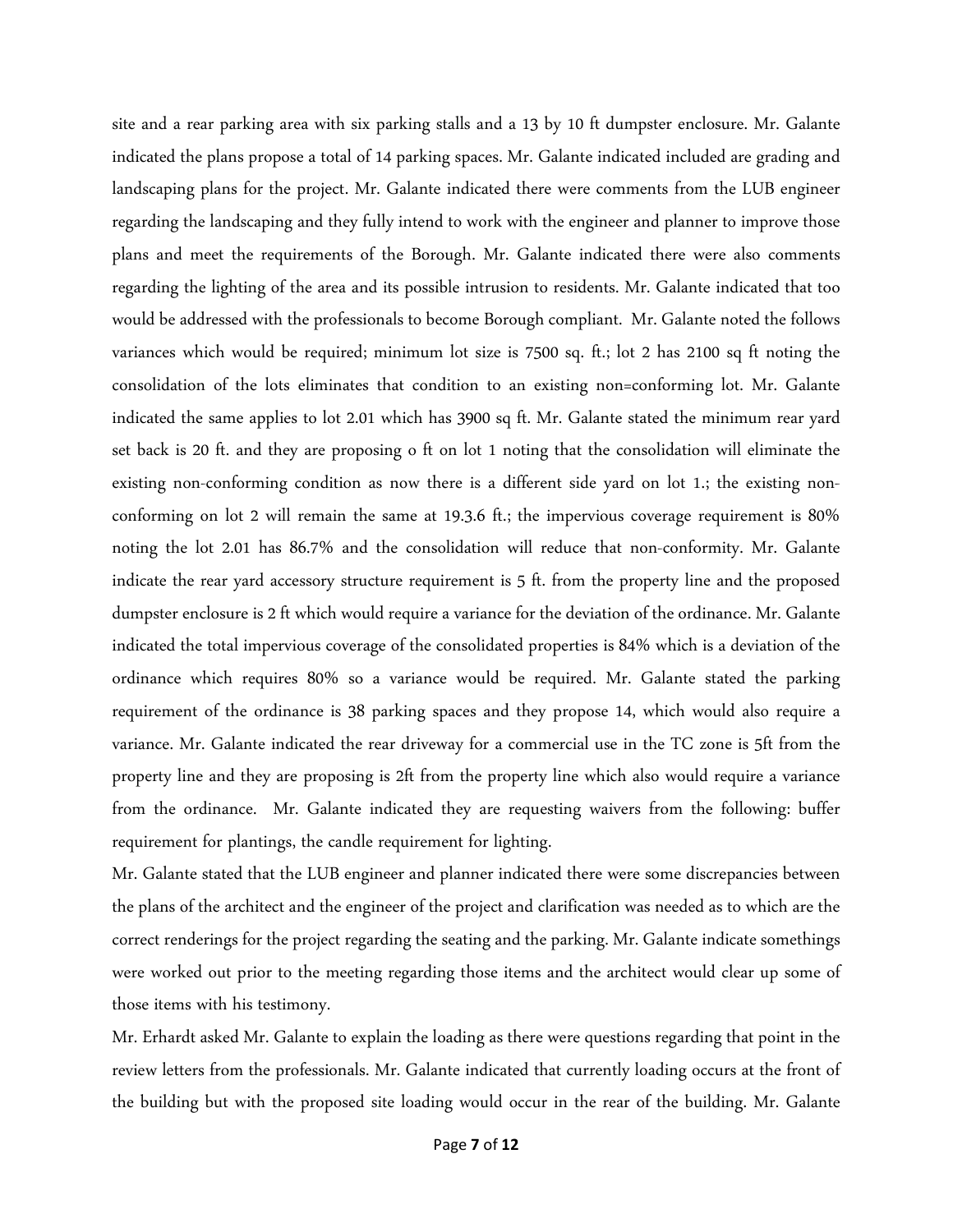indicated there was 4-5 ft in the rear of the building from the trash enclosure to the rear of the property. Mr. Galante indicated that they might like to move the trash enclosed to one ft from the property line to allow for additional space for loading and unloading in the back. Mr. Galante indicated the ordinance allows for one sign per building on street frontage. Mr. Galante indicated there is currently a sign for the restaurant which the owner will want to make modification to, within the ordinance requirements. Mr. Galante indicated that id the office space user wanted a sign they would probably want it on Broad Street, but it could be placed on the Garfield Street side of the building.

Mr. Brewer asked Mr. Galante to clarify what the desire was from the rear yard setback of the dumpster enclosure. Mr. Galante indicated one ft. although the plans indicate two feet. Mr. Brewer asked if there were signs proposed. Mr. Galante indicated the plans do not reflect signage it was a question asked in the planners review letter. Mr. Galante noted that they are not requesting any signage currently and if they were later, they would have to come back to the board for relief if required. Mr. Winckowski asked how many dumpsters the trash enclosure can hold and if the sizes can accommodate the site trash need. Mr. Winckowski also questioned the loading and unloading of vendors in the rear of the building. Ms. Khampouseane, testified as to how currently the trash is being collected by the township but moving forward, they would hire a private company for trash removal and recycling as they anticipate having to have it removed more than then township currently does once a week. Mr. Winckowski indicated that going from a take-out restaurant and a single-family home to a 35-seat capacity in-door sit down restaurant and two apartments and one office space that the trash will significantly increase, and they need to make sure they can accommodate trash collection and recycling for the entire building. Ms. Khampouseane indicated the residents can continue using the Borough collection services and the restaurant and office would use the dumpsters. Mr. Winckowski noted that the placement of those items needed to be recognized on the plans or indicted as to how they will fit in the enclosure. Ms. Gable questioned how the loading and unloading could occur in the rear of the building with the space being so close to the dumpster enclosure. There was additional discussion regarding the dumpster placement, the doors for loading and unloading, the ability to load and unload with resident parked in the rear of the building, the placement of various HVAC/utilities and the plans presented. Ms. Gable asked about the concreate outdoor seating area and how it was going to be used. Ms. Khampouseane indicated it would be used by the restaurant, and the residents. Ms. Gable asked if lighting would be in the patio area. Mr. Galante indicated yes. Ms. Gable asked if the lighting was only what was attached to the building. Mr. Galante indicated yes. Mr. Winckowski asked if there would be architectural landscaping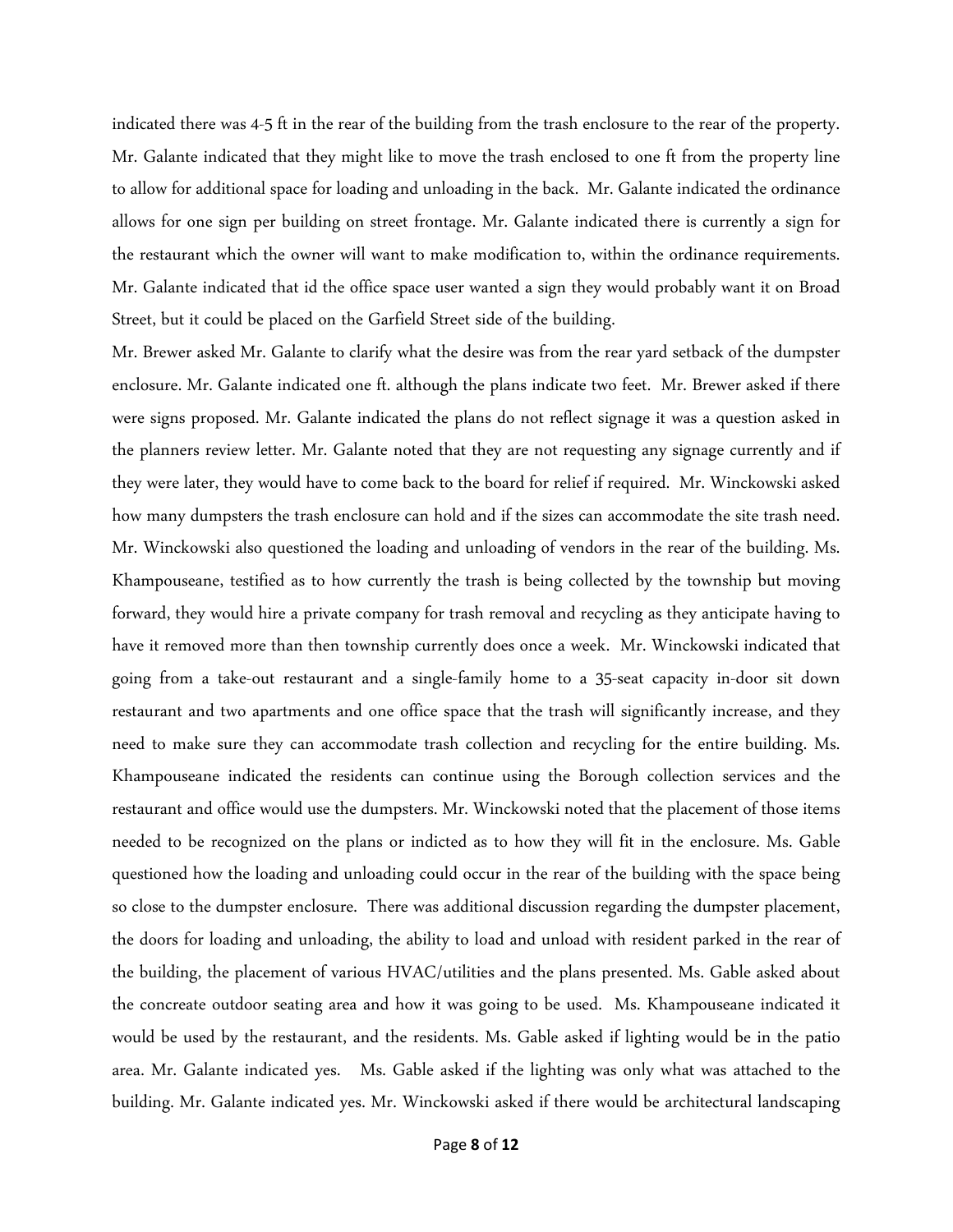or a set wall around the patio. Ms. Khampouseane indicated they were planning on decorating around the patio. Mr. Winckowski stated that if approved drawing would be required to indicate where and what will be placed on, in and around that patio. There was additional discussion regarding the patio and its use.

Mr. Galante explained how the current parking is working and how they propose the parking would work. There was discussion regarding the easement Ms. Khampouseane indicated they had with Wawa regarding two parking spaces in Wawa's lot and the possibility of opening those spaces and making them the entrance to the parking area. Mr. Winckowski indicated he would provide the applicant with the contact information of Wawa's Land Use Attorney if they wished to contact them regarding the matter. Mr. Galante indicated the parking spaces in the rear are intended for the residential tenants and the office personnel but would not be restricted to their use only. Mr. Winkowski asked if any count had been completed to determine if there is on street parking available and what times it is available. Mr. Galante indicated no but it could be completed if the Board requested it. There was additional discussion about the number of required parking spaces, off-site street parking and the parking spaces on site. Mr. Winckowski indicated that there is a lot of things which are "open ended" with this plan when more specifics are needed, noting the difference between the architectural drawings and the site plan, the trash enclosure, the patio, ac unit location, etc. Mr. Winckowski stated that the applicant is getting comments from the board as to things of their concern and perhaps the applicant should come back with refined plans making sure the architect and engineer are in agreement about the various items.

Mrs. Kilmer asked how far the dumpster was from the building. Ms. Khampouseane indicated six ft. Mrs. Kilmer stated the fire code requires 15 ft from the dumpster to the building.

Mr. Johnson stated he has a bachelor's degree in Architecture, he indicated he is licensed in New Jersey, Pennsylvania and Connecticut and has over fifty years of experience as an architect. Mr. Johnson indicated he has appeared before many Boards in the surrounding areas. Mr. Johnson stated the questions in the engineer's review regarding the eight seats outside the front of the restaurant have been eliminated since the plans were drawn. Mr. Johnson also noted the loading area in the rear of the building had been modified to about 10 ft deep and 15 feet wide so it can accommodate a couple of eight feet dumpsters and the mix-use trash containers. Mr. Johnson stated they proposed taking the third floor off the residential building and replace it with an entire new third floor similar to the slop on the existing restaurant. Mr. Johnson indicted the propose to remove the existing stairway in the house and adding new stairways in the front and back having the stairwell in the front completely closed and the stairwell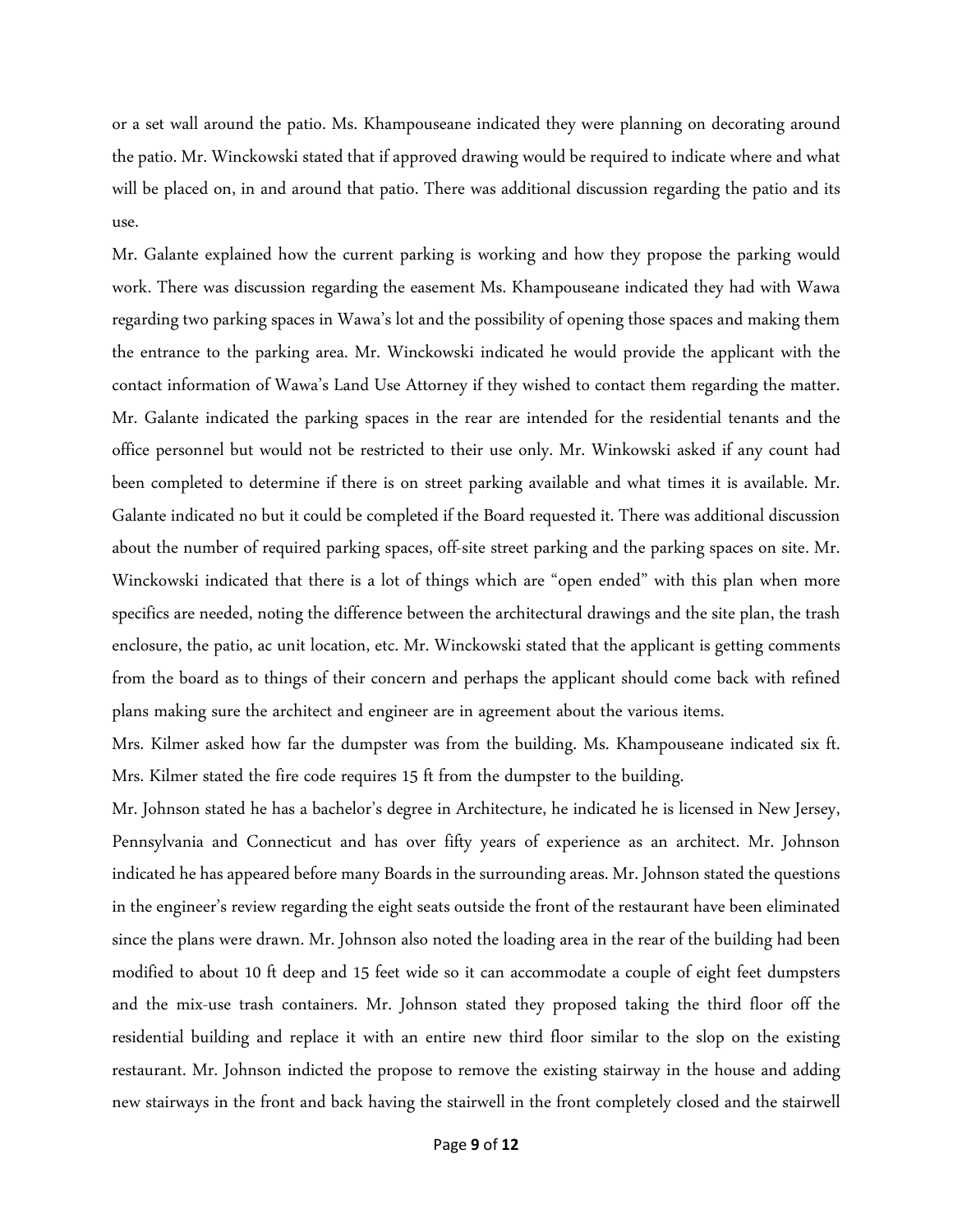in the back completely open also adding at the floor level a deck for tenant use. There was additional testimony regarding the differences between the architectural plans and the engineers site plans. Mr. Johnosn indicated there is no proposed storage space in is this building for the tenants. Mr. Johnson discussed a generator for the restaurant and indicated it probability of its location. Mr. Johnson noted the only change in the existing kitchen of the restaurant is to add a dishwasher and ice machine. Mr. Johnson indicated the office space is about 1400 sq. ft, the apartments are 1200 sq ft. each, and the restaurant is about 3000 sq ft. Mr. Johnson indicated they had no idea of what the materials or the color of the outside of the building would be. Mr. Johnson indicated the building had no historical value that he found. There was additional discussion regarding the parking in and around the property.

Mr. Winckowski indicated the tonight we heard a lot of testimony regarding the operation of the business and the proposed things moving forward however the need exists for a fine-tuned site plan and architectural plans that address the changes and problems noted. There was additional discussion regarding the dumpster and the possibility of trash compaction system. Mrs. Kilmer again noted the 15 ft distance requirement for the dumpster to be from the building under the State fire code; noting that is a state fire code requirement which the Borough cannot grant relief from it. There was discussion regarding placing bollards or large flowerpots in front of the building as well as the outdoor seating area. Mr. Galante indicated there are various variances they are requesting relief from that include; the rear yards setback for accessory structures (requires 5 ft requesting 2 ft) also required to meet the state fire code, the impervious coverage (requires no more than 80% requesting 84%), requesting a variance for parking (required 38 spaces proposing 14), variance for the drive way not being 5 ft from property line in rear, and a waiver from the 6 ft with landscaping surrounding the parking lot, and a waiver from light intensity however working with the board professionals that waiver could be eliminated. Mrs. Kilmer asked how large the basement area was. Mr. Johnson indicated the existing basement is 1200 sq. ft. and will be used for utilities.

Chairman Yetter asked for a motion to open the application to the public for comment. Councilwoman made a motion to open the application to the public for comment. Mayor Tait second the motion. All present voted in favor of the motion.

Michael Deffner from Parker's Flowers Shop on Parry Avenue.

Mr. Brewer sworn in Mr. Deffner.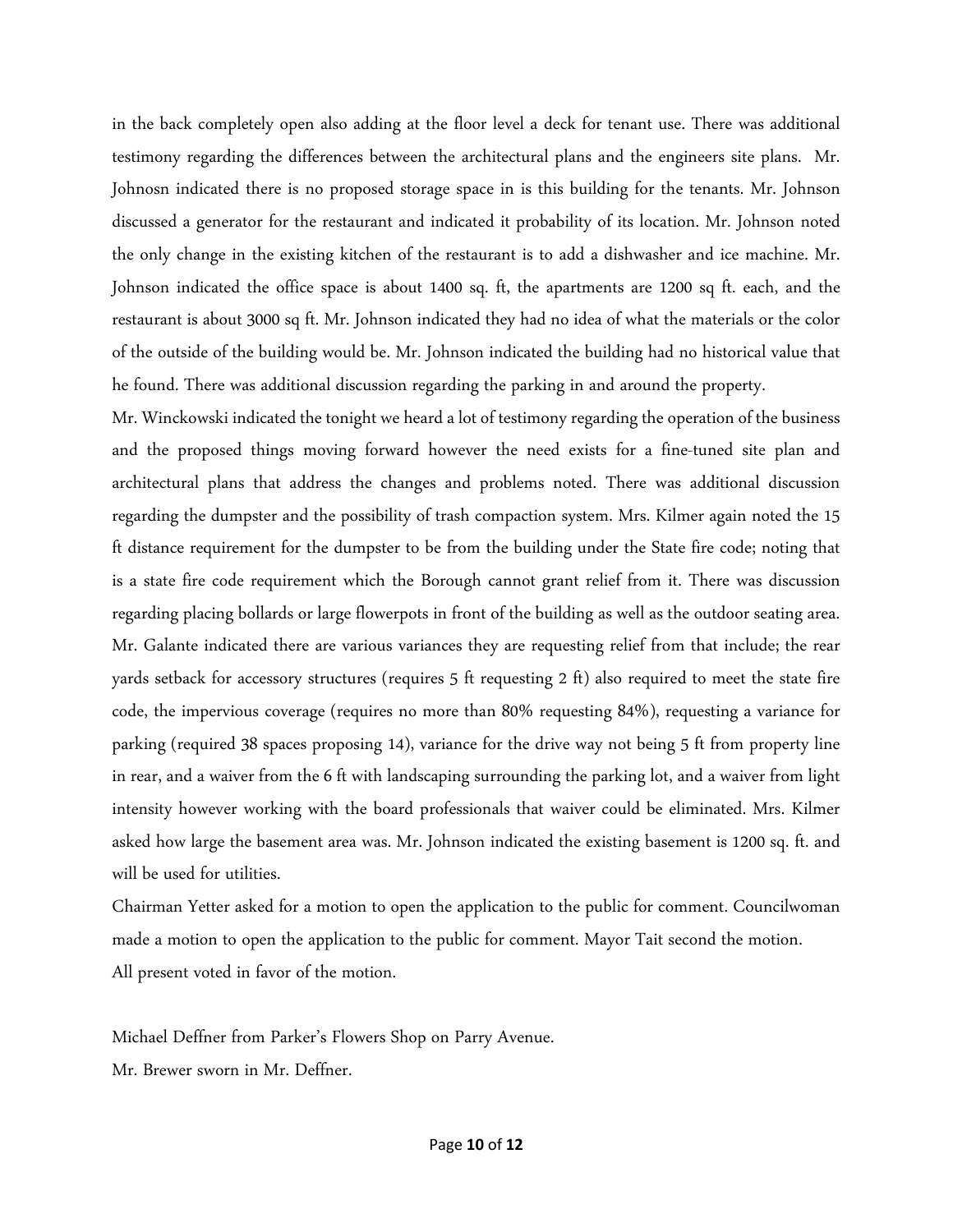Mr. Deffner stated they own the business next to Wawa. Mr. Deffner indicated in the past if they have had issues with Wawa, they have reached out to them and they have been very cooperative. Mr. Deffner indicated parking is an issue, but she owns a restaurant which does not serve breakfast so at 8:00 am parking is not going to be an issue. Mr. Deffner indicated most of the business in the restaurant is around 7:00 pm and perhaps the parking in front of the municipal building could be consider as during that time they are closed. Mr. Deffner indicated the flower shop has been around for almost 100 years. Mr. Deffner stated he hoped the LUB could do wherever they can to encourage other business to be around as long as Parker's Flower shop has been.

#### Joe Raynor = 100 East Broad Street.

Mr. Brewer then sworn in Mr. Raynor.

Mr. Raynor indicated there are properties on Garfield Avenue that do not have off-street parking, so they do depend on parking on the street. Mr. Raynor indicated that making Garfield in that area a 2 hour parking would be beneficial to them. Mr. Raynor indicated he did was to see the business succeed and come into town. Mr. Raynor indicated that for instance tonight the Land Use Board would be having a meeting, if it weren't for covid, they would be using the parking spaces in front of the Borough building. Mr. Raynor indicated that until 5:00pm the parking spaces at the train station are usually full and on Fridays the Mosque bring in many people who fill up the whole entire area, noting that he has four business and five apartments right across the street. Mr. Raynor indicated that the tenants utilize the street parking as well as the Riverline parking, he noted that one of the businesses is a chiropractic practice and many of the patients cannot walk that far.

Hearing no comments Chairman Yetter asked for a motion to close the public comment portion. Mayor Tait made a motion to close the public comment for application 2021-LUB03. Councilwoman Cloud second the motion.

All present voted in favor of the motion.

Mr. Brewer indicated the Board could direct him to prepare a resolution memorializing the approval of the updated plans and the vote for approval and memorialization will take place at the next meeting if the Board so choose to approve. Mr. Brewer stated then the board would see all the changes before the approval and memorialization of the application. After discussion it was decided to direct Mr. Brewer to proceed in this manner presented.